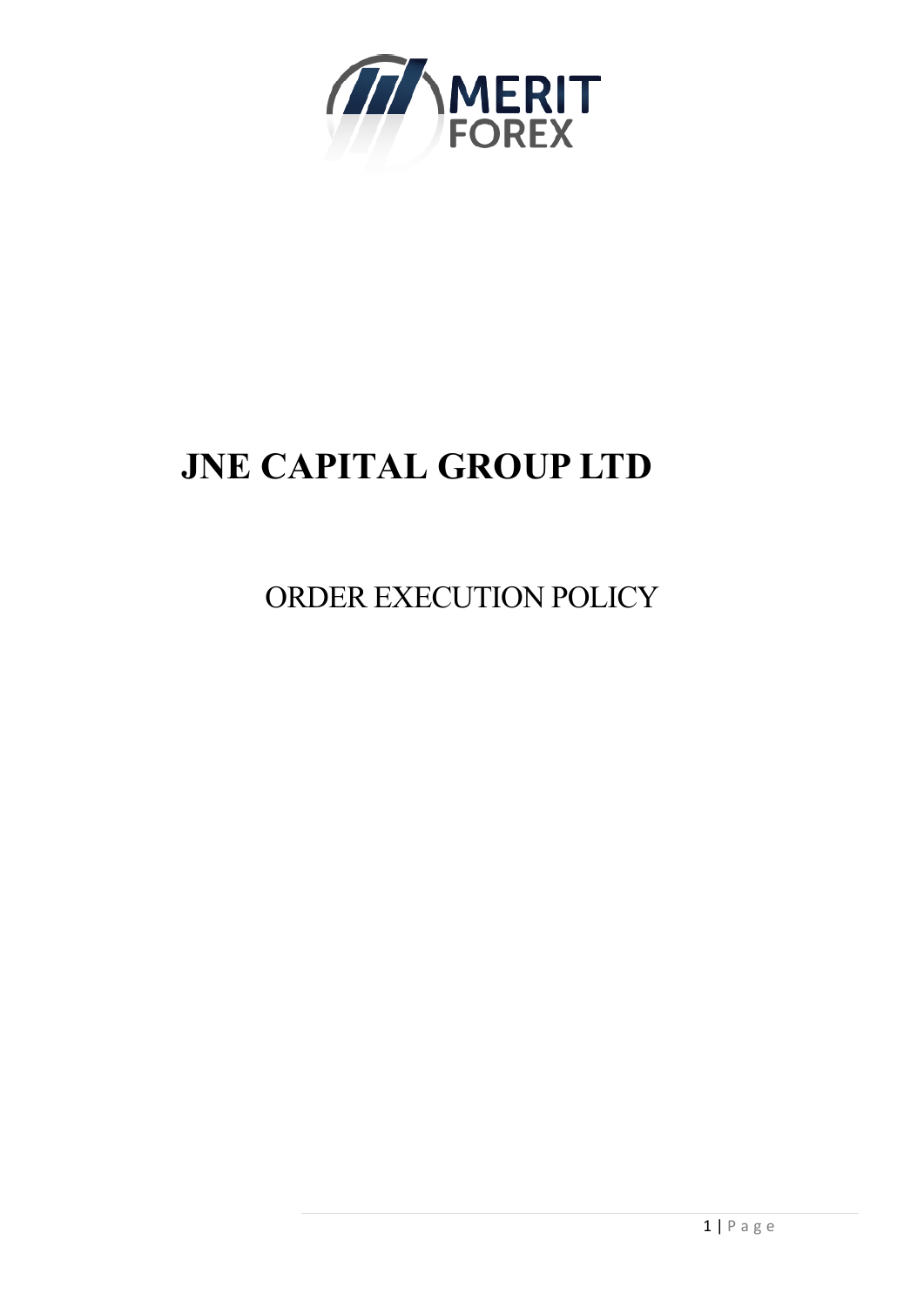

| Contents |  |
|----------|--|
|          |  |
|          |  |
|          |  |
|          |  |
|          |  |
|          |  |
|          |  |
|          |  |
|          |  |
|          |  |
|          |  |
|          |  |
|          |  |
|          |  |
|          |  |
|          |  |
|          |  |
|          |  |
|          |  |
|          |  |
|          |  |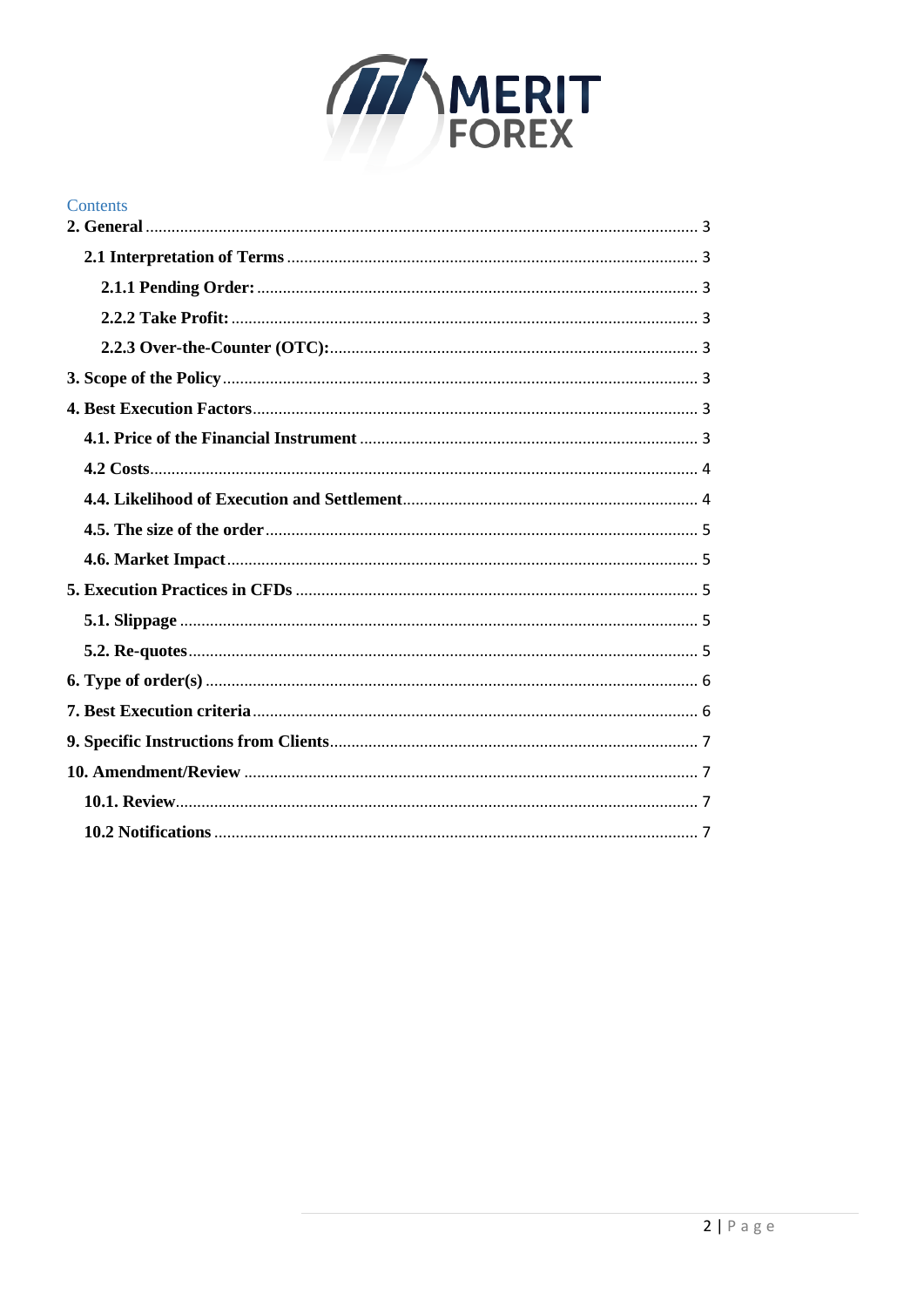

# **1. Introduction**

Jne Capital Group Ltd is a company incorporated in Vanuatu Republic under registration no. 14787 having its registered address situated at PO Box 1276 Port Villa Vanuatu Republic of Vanuatu (hereinafter, the "**Company**").

# <span id="page-2-0"></span>**2. General**

The Company commits to take all reasonable steps to act in the best interest of its Clients when receiving and transmitting orders for execution and to provide its such Clients and/or potential Clients with this Order Execution Policy (hereinafter, the "**Policy**")

The Policy sets out the procedures and methods used by the Company to ensure the fair, prompt and expeditious execution with the best possible trade execution condition for its Clients in relation to trading in Contracts for Differences (CFDs).

The Policy forms part of the Client's agreement, namely, the Terms and Conditions with the Company, thus the Client is also bound by the terms of this Policy, as set out herein.

All Clients are required to familiarise themselves with this Policy and to make sure that the principles specified herein are acceptable by them, while the Company shall, to the extent possible, adhere to this Policy when receiving and transmitting Clients' orders.

## <span id="page-2-1"></span>**2.1 Interpretation of Terms**

## <span id="page-2-2"></span>**2.1.1 Pending Order:**

Pending Order shall mean either a buy stop, or sell stop, or buy limit, or sell limit order. An order to be executed at a later time and a price that the Client shall specify.

#### <span id="page-2-3"></span>**2.2.2 Take Profit:**

Take Profit shall mean an instruction that is attached to an open order if the type is a market order and an instruction that is attached to a price range or limit order before execution for securing profit. In the case of a market order negative or positive slippage might occur.

#### <span id="page-2-4"></span>**2.2.3 Over-the-Counter (OTC):**

Over-the-Counter (OTC) shall mean trading of financial instruments directly between two parties, outside of an exchange traded environment.

#### <span id="page-2-5"></span>**3. Scope of the Policy**

The Policy applies to all Clients of the Company.

#### <span id="page-2-6"></span>**4. Best Execution Factors**

The Company shall take all reasonable steps to obtain the best possible result for its Clients taking into account the following factors when executing Clients' orders:

#### <span id="page-2-7"></span>**4.1. Price of the Financial Instrument**

The Company provides its prices, which are derived from its liquidity provider(s). The Company reviews its liquidity providers from time to time, to ensure that the price obtained continues to be competitive. The Company updates its prices as frequently as the limitations of technology and communications links allow. The Company's prices can be found on the Company's website or trading platforms.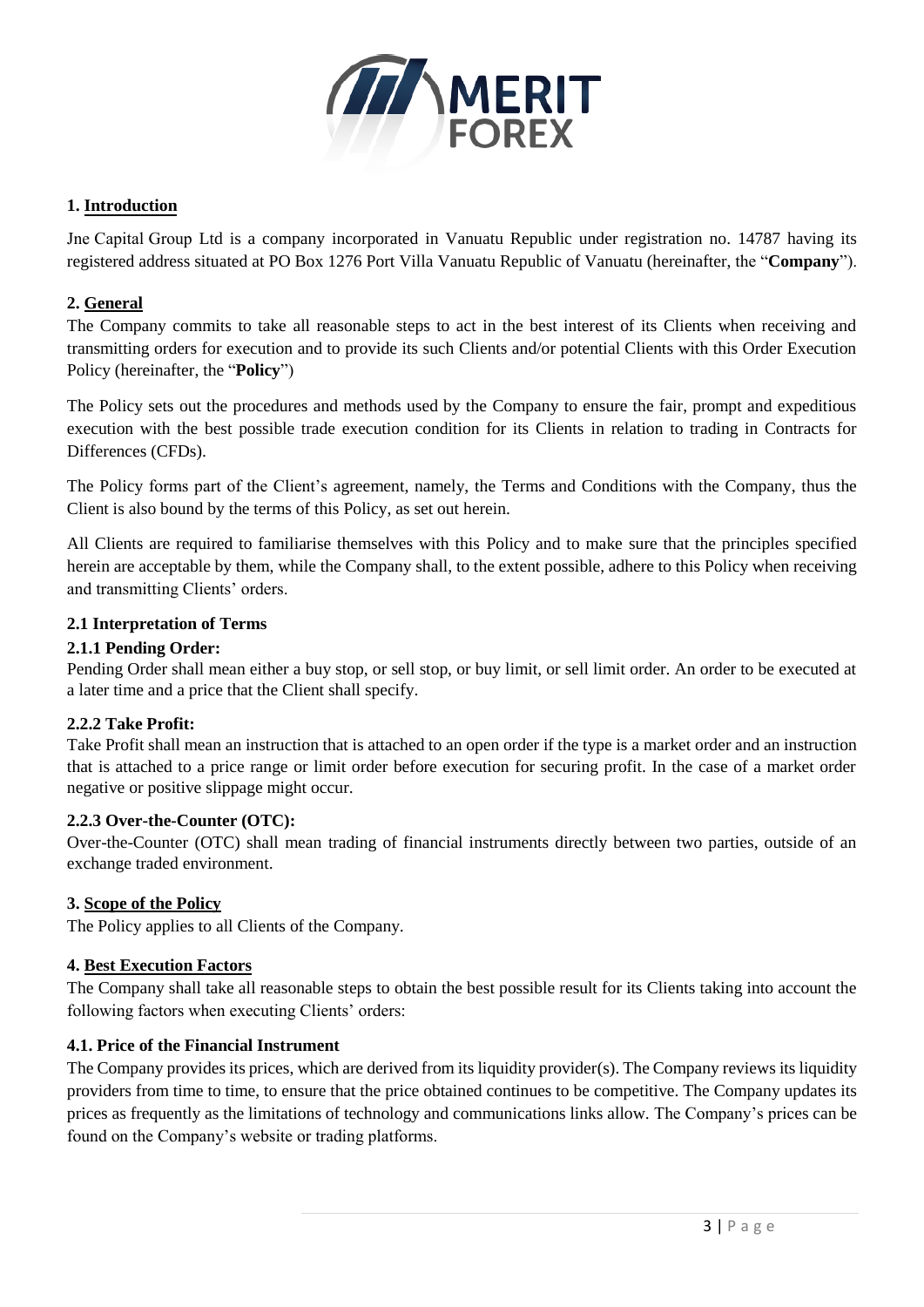

For any given financial instrument, the Company will quote both the higher price (ASK) at which can buy (go long) that financial instrument and the lower price (BID) at which the Client can sell (go short) that financial instrument. Collectively, the ASK and BID prices are referred to as the Company's price. The difference between the lower and the higher price of a given financial instrument is the spread. "Buy Limit", "Buy Stop" and "Stop Loss", "Take profit for opened short positions" orders will be executed at the ASK price, and "Sell Limit", "Sell Stop" and Stop Loss", "Take profit for opened long positions", "Sell Limit", "Sell Stop" and "Stop Loss" will be executed at the BID price. The Company will do all reasonable efforts to ensure that the Client receives the best spread and that its calculation is made with reference to a wide range of data sources and underlining price providers. The Company will not quote any price outside Company's operations time therefore no orders can be placed by the Client during that time.

**If the price reaches an order such as**: Stop Loss, Take Profit, Buy Limit, Buy Stop, Sell Limit or Sell Stop, these orders are instantly executed. However, under certain trading conditions it may be impossible to execute orders (Stop Loss, Take Profit, Buy Limit, Buy Stop, Sell Limit or Sell Stop) at the Client's requested price. In this case, the Company has the right to execute the order at the first available price. This may occur, for example, at times of rapid price fluctuations, if the price rises or falls in one trading session to such an extent that, under the rules of the relevant exchange, trading is suspended or restricted, or this may occur at the opening of trading sessions.

# <span id="page-3-0"></span>**4.2 Costs**

For opening a position in some types of CFDs the Client may be required to pay commission or financing fees, the amount of which is disclosed on the Company's Website. Commissions may be charged either in the form of a percentage of the overall value of the trade or as fixed amounts. In the case of financing fees, the value of opened positions in some types of CFDs is increased or reduced by a daily financing fee "swap rate" throughout the life of the contract. Financing fees are based on prevailing market interest rates, which may vary over time. Details of daily financing fees applied are available on the Company's website. For all types of CFDs that the Company offers, the commission and financing fees are not incorporated into the Company's quoted price and are instead charged explicitly to the Client account.

# **4.3. Speed of Execution**

The Company does not execute the Client Order in CFDs as a principal to principal against the Client, i.e. the Company is not the execution venue for the execution of the Client's Order. The Company transmits Client Orders or arranges for their execution with a third party(ies). However, the Company places a significant importance when executing Client's orders and strives to offer high speed of execution within the limitations of technology and communications links.

# <span id="page-3-1"></span>**4.4. Likelihood of Execution and Settlement**

# *Execution*

The Company acts as an agent and not as principal on the Client's behalf, therefore, the Company's execution venues for the execution of the Client's orders are third party(ies). As the Company receives direct liquidity from the markets for CFDs, the execution may be more difficult. This means that the likelihood of execution depends on the availability of prices of other market makers/financial institutions/execution venues.

In some case it may not be possible to arrange an Order for execution, for example but not limited in the following cases: during news times, trading session start moments, during volatile markets where prices may move significantly up or down and away from declared prices, where there is rapid price movement, where there is insufficient liquidity for the execution of the specific volume at the declared price, a force majeure event has occurred. In the event that the Company is unable to proceed with an Order with regard to price or size or other reason, the Order will not be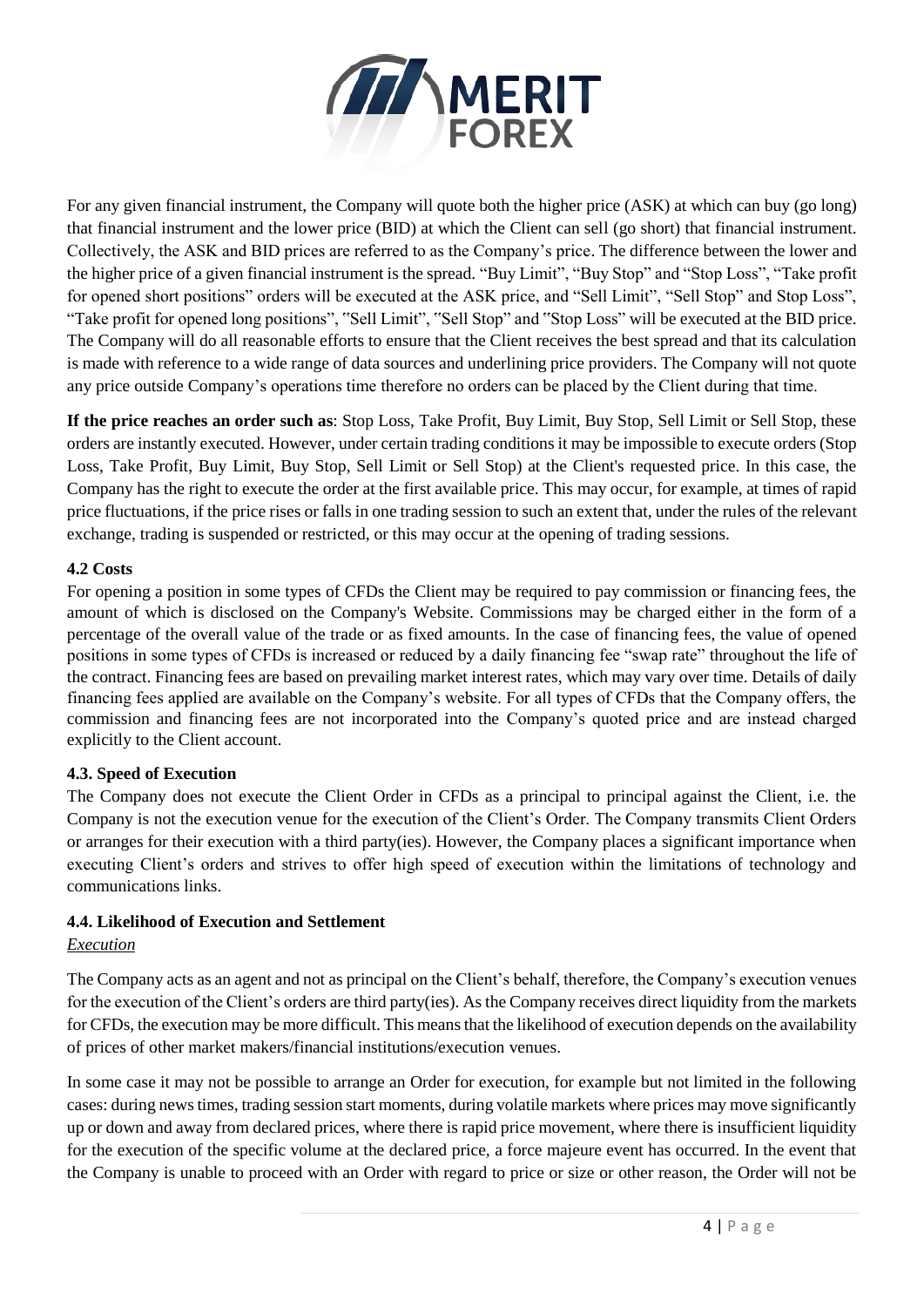

executed. In addition, the Company is entitled, at any time and at its discretion, without giving any notice or explanation to the Client, to decline or refuse to transmit or arrange for the execution of any Order or Request or Instruction of the Client in circumstances explained in the Client Agreement.

# *Settlement*

The financial instruments of contracts for differences offered by the Company do not involve the delivery of the underlying asset, so there is no settlement, as there would be for the example if the Client had bought shares.

## <span id="page-4-0"></span>**4.5. The size of the order**

The actual minimum size of an order may be different for each type of Client Account. A lot is a unit measuring the transaction amount and it is different for each type of CFD. Please refer to the Company's website for the value of minimum size of an order and each lot for a given CFD type. The Company reserves the right to decline an order as explained in the agreement entered with the Client. Please refer to the Company's website for the value of the maximum volume of the single transaction.

## <span id="page-4-1"></span>**4.6. Market Impact**

Some factors may rapidly affect the price of the underlying instruments/products from which the Company's quoted price is derived and may also affect other factors listed herein. The Company will take all reasonable steps to obtain the best possible result for its Clients. *The Company does not consider the above list exhaustive and the order in which the above factors are presented shall not be taken as priority factor. Nevertheless, whenever there is a specific*  instruction from the Client, the Company shall make sure that the Client's order shall be executed following the *specific instruction.*

# <span id="page-4-2"></span>**5. Execution Practices in CFDs**

# <span id="page-4-3"></span>**5.1. Slippage**

You, as Client, are warned that Slippage may occur when trading in CFDs. This is the situation when at the time that an Order is presented for execution, the specific price showed to the Client may not be available; therefore, the Order will be executed close to or a number of pips away from your requested price. So, Slippage is the difference between the expected price of an Order, and the price the Order is actually executed at. If the execution price is better than the price requested by the Client, this is referred to as positive slippage. If the executed price is worse than the price you have requested, this is referred to as negative slippage. As Client, you are advised that Slippage is a normal element when trading in CFDs. Slippage more often occurs during periods of illiquidity or higher volatility (for example due to news announcements, economic events and market openings and other factors) making an Order at a specific price impossible to execute. In other words, your Orders may not be executed at declared prices.

It is noted that Slippage can occur also during Stop Loss, Take Profit and other types of Orders. We do not guarantee the execution of your Pending Orders at the price specified.

However, we confirm that your Order will be executed at the next best available market price from the price you have specified under your pending Order.

#### <span id="page-4-4"></span>**5.2. Re-quotes**

In some cases, the Company may be providing a secondary quote to the Client after an Order has been submitted; the Client must agree to this re-quote before the order is executed. The Company shall provide re-quotes if the requested price of the Client is not available at the specific time of execution. The secondary price provided to the Client is the next available price received by the Company from its price feeders.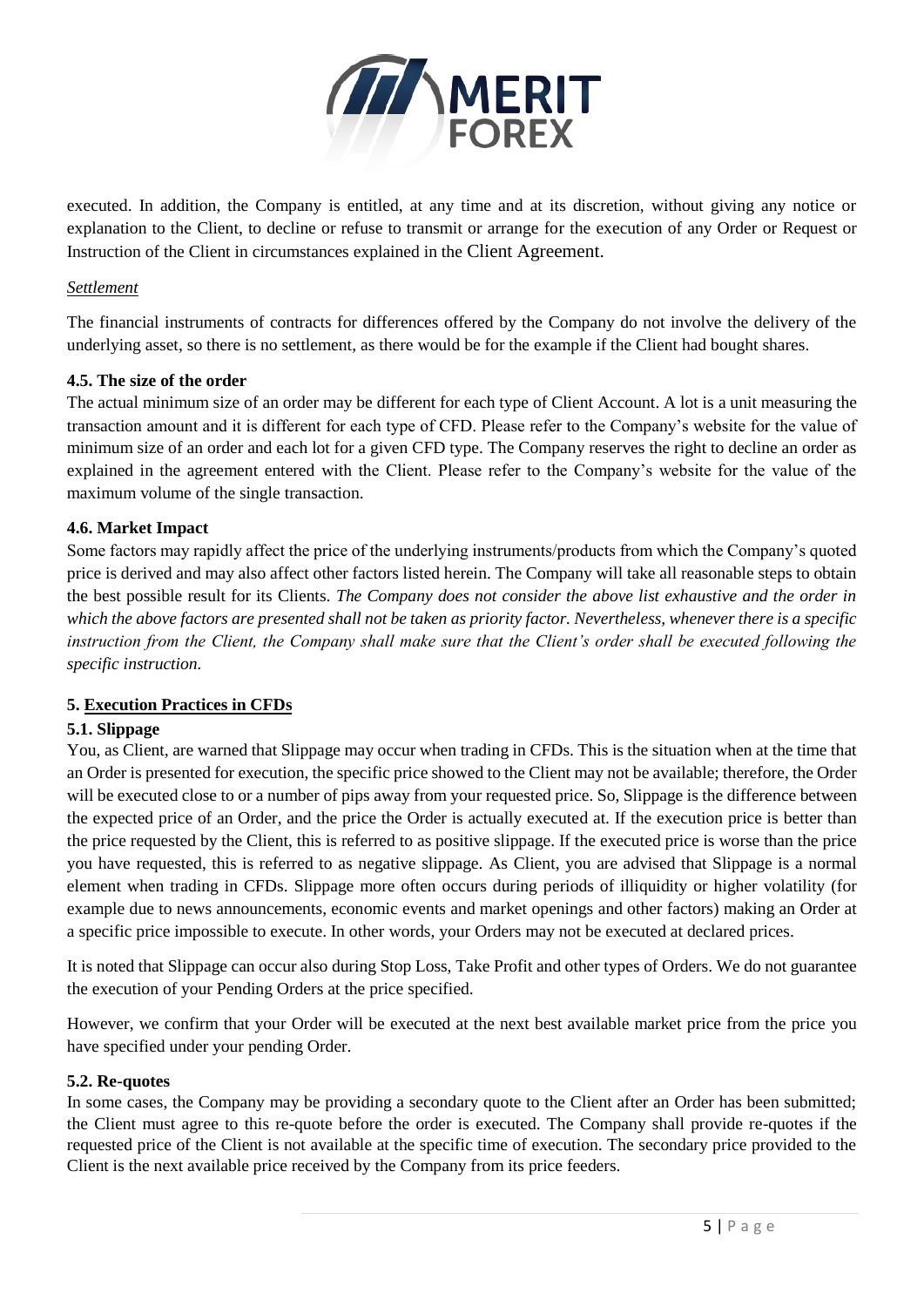

# <span id="page-5-0"></span>**6. Type of order(s)**

The Client is given the option to place with the Company the following orders for transmittal for execution in the following ways:

## (a) **Market Order(s)**

A market order is an order to buy or sell a financial instrument at the current price. Execution of this order results in opening a trade position. Financial instruments are bought at ASK price and sold at BID price. Stop Loss and Take Profit orders can be attached to a market order.

All types of accounts offered by the Company are Market Orders.

## (b) **Pending Order(s)**

The Company offers the following types of Pending Orders: Buy Limit, Buy Stop, Sell Limit or Sell Stop orders to accounts used to receive and transmit Client Orders in financial instruments for execution to another entity (known as STP).

A Pending order is an order that allows the user to buy or sell a financial instrument at a pre-defined price in the future. These Pending Orders are executed once the price reaches the requested level. However, it is noted that under certain trading conditions it may be impossible to execute these Orders at the Client's requested price. In this case, the Company has the right to execute the Order at the first available price. This may occur, for example, at times of rapid price fluctuations of the price, rises or falls in one trading session to such an extent that, under the rules of the relevant exchange, trading is suspended or restricted, or there is lack of liquidity, or this may occur at the opening of trading sessions.

It is noted that Stop Loss and Take Profit may be attached to a Pending Order. Also, pending orders are good till cancel.

#### (c) **Take Profit**

Take Profit order is intended for gaining the profit when the financial instrument price has reached a certain level. Execution of this order results in complete closing of the whole position. It is always connected to an open position or a pending order. The order can be requested only together with a market or a pending order. Under this type of order, the Company's trading platform checks long positions with Bid price for meeting of this order provisions (the order is always set above the current Bid price), and it does with Ask price for short positions (the order is always set below the current Ask price).

#### (d) **Stop Loss**

This order is used for minimising of losses if the financial instrument price has started to move in an unprofitable direction. If the financial instrument price reaches this level, the whole position will be closed automatically. Such orders are always connected to an open position or a pending order. They can be requested only together with a market or a pending order. Under this type of orders, the Company's trading platform checks long positions with Bid price for meeting of this order provisions (the order is always set below the current Bid price), and it does with Ask price for short positions (the order is always set above the current Ask price).

# <span id="page-5-1"></span>**7. Best Execution criteria**

The Company will determine the relative importance of the above Best Execution factors by using its experience in the matter and taking into account the following criteria:

- the Client's characteristics including the categorization of the Client either as Retail or Professional;
- The characteristics of the Client's order;
- The characteristics of financial instruments that are subject to that order;